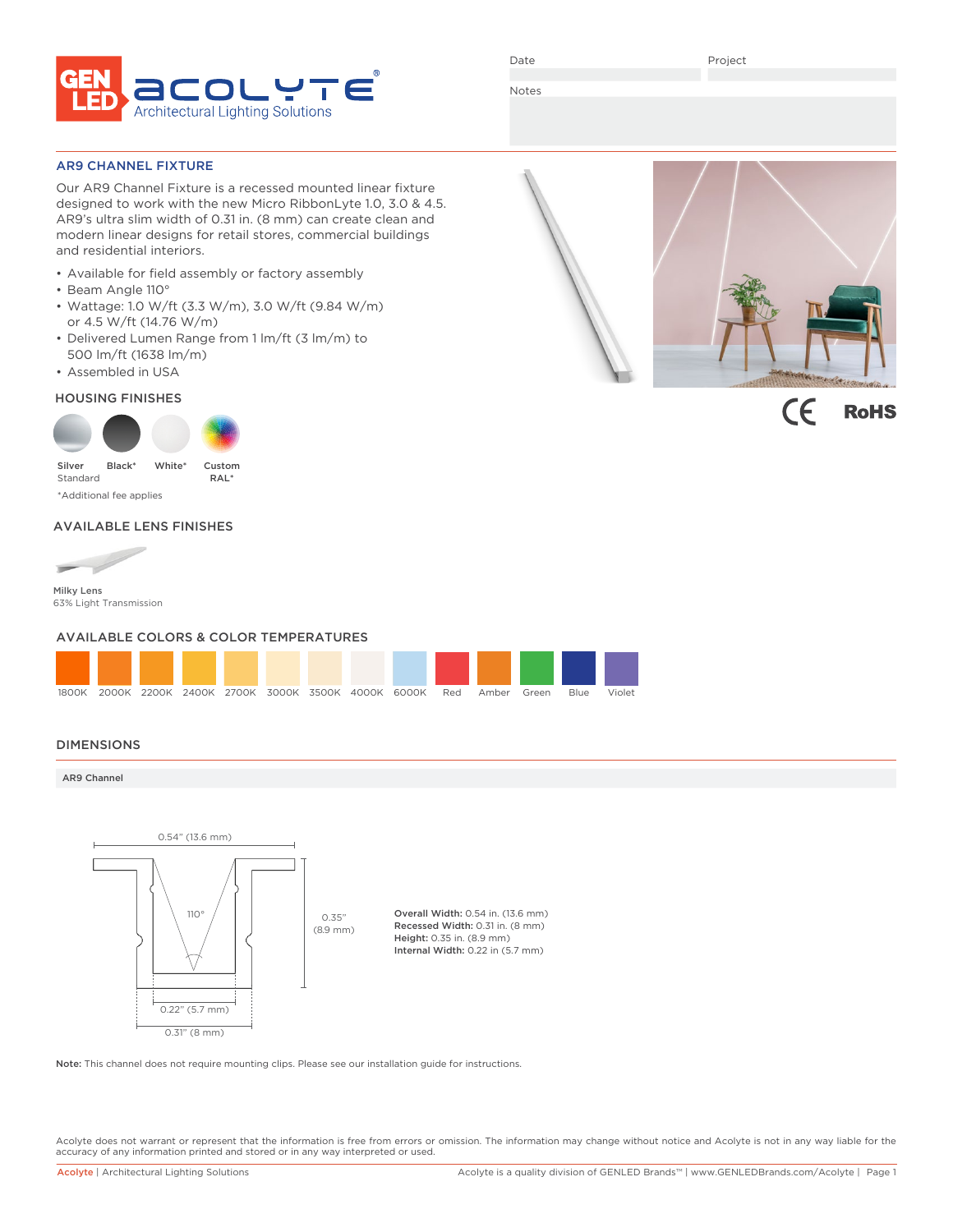

# SPECIFICATIONS

| Beam Angle                   | 110°                                                                                                                                                                                                                                                                                                                                                                                                     |
|------------------------------|----------------------------------------------------------------------------------------------------------------------------------------------------------------------------------------------------------------------------------------------------------------------------------------------------------------------------------------------------------------------------------------------------------|
| Lens Type                    | Milky Lens                                                                                                                                                                                                                                                                                                                                                                                               |
| Length                       | Channel is sold by the foot and cut to your exact desired length                                                                                                                                                                                                                                                                                                                                         |
| <b>Operating Voltage</b>     | 24 <sub>V</sub>                                                                                                                                                                                                                                                                                                                                                                                          |
| Dimming                      | MLV / 0-10 Volt / Lutron Hi-Lume 1% dimming LED drivers / Lutron VIVE code compliance available / ELV / DALI / DMX                                                                                                                                                                                                                                                                                       |
| <b>Operating Temperature</b> | -40° F to 158° F (-40° C to 70° C)                                                                                                                                                                                                                                                                                                                                                                       |
| Colors                       | 1800K, 2000K, 2200K, 2400K, 2700K, 3000K, 3500K, 4000K, 6000K, Red, Amber, Green, Blue, Violet<br>(1800K, 2000K, 2200K only available in IP20)                                                                                                                                                                                                                                                           |
| CRI                          | 90+ CRI (Static white only)                                                                                                                                                                                                                                                                                                                                                                              |
| Lamp Life                    | L70 at 50,000 Hours                                                                                                                                                                                                                                                                                                                                                                                      |
| MacAdam Ellipses (SDCM)      | 2-Step Binning (For Static White LEDs only)                                                                                                                                                                                                                                                                                                                                                              |
| Certifications               | ETL Listed: UL 2108 Issued: 2004/02/27 Ed: 1 Rev: 2014/02/24 Low Voltage Lighting Systems<br>CSA C22.2#9.0 Issued: 1996/06/01 Ed: 1 (R2011) General Requirements for Luminaries;<br>with Gen. Inst. 1: 1997, Gen Inst. 2: 1998. ROHS compliant UL 2108 - Low Voltage Lighting Systems<br>UL 8750 - Light Emitting Diode (LED) Equipment for Use in Lighting Products UL 1598 / CSA 250.0-08 - Luminaires |

Acolyte does not warrant or represent that the information is free from errors or omission. The information may change without notice and Acolyte is not in any way liable for the accuracy of any information printed and stored or in any way interpreted or used.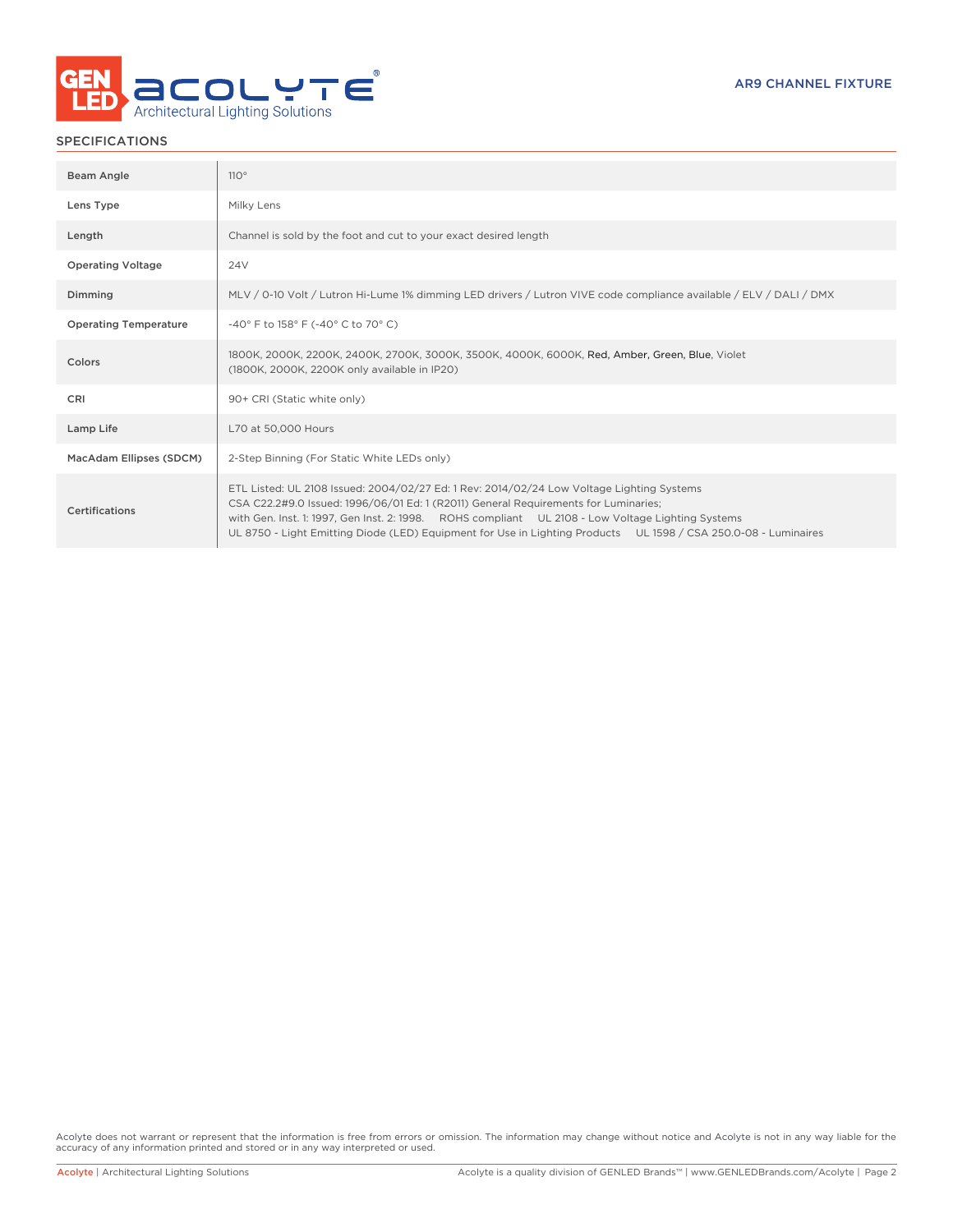

# ORDERING GUIDE

# **STEP 1 Complete Channel Part Number**

| CHANNEL                            | LENS           | <b>HOUSING COLOR</b>         |                   |
|------------------------------------|----------------|------------------------------|-------------------|
| CHAR9                              | M              |                              |                   |
| <b>CHAR9</b> - AR9 Channel Fixture | M - Milky Lens | <b>SV</b> - Silver (default) | <b>WH</b> - White |
|                                    |                | <b>BK</b> - Black            |                   |

Consult factory for custom colors



# **STEP 2 Complete RibbonLyte Part Number**

| CATEGORY               | <b>CRI</b>                              | <b>RIBBON TYPE &amp; IP RATING</b>      |                                         |
|------------------------|-----------------------------------------|-----------------------------------------|-----------------------------------------|
|                        |                                         |                                         |                                         |
| <b>RB</b>              |                                         |                                         |                                         |
| <b>RB</b> - RibbonLyte | <b>0</b> - Static Color, Color Changing | <b>SWMC20 - Static White Micro IP20</b> | <b>SCMC20 - Static Color Micro IP20</b> |
|                        | 90 - 90+ CRI Static White               | <b>SWMC65 - Static White Micro IP65</b> | <b>SCMC65</b> - Static Color Micro IP65 |
| WATTAGE                |                                         | COLOR                                   |                                         |
|                        |                                         |                                         |                                         |

| 1.0 - 1.0 W/ft (3.3 W/m - Static White, Static Color)  | 18 - 1800K   | $R - Red$                                              |
|--------------------------------------------------------|--------------|--------------------------------------------------------|
| 3.0 - 3.0 W/ft (9.8 W/m - Static White, Static Color)  | 20 - 2000K   | A - Amber                                              |
| 4.5 - 4.5 W/ft (14.8 W/m - Static White, Static Color) | 22 - 2200K   | G - Green                                              |
|                                                        | 24 - 2400K   | $B - Blue$                                             |
|                                                        | 27 - 2700K   | V - Violet                                             |
|                                                        | $30 - 3000K$ | $Z$ - Undecided**                                      |
|                                                        | 35 - 3500K   | ** For quotes only. Must be chosen before final order. |
| NOTE: To ensure waterproofing standards are met, IP65  | 40 - 4000K   |                                                        |
| RibbonLyte can NOT be cut in the field.                | 60 - 6000K   |                                                        |
|                                                        |              |                                                        |

| <b>CONNECTION OPTIONS</b> (See diagrams on the right)                    | Custom Length (ft.) | 1. (Default)                                           | ۷.                                                     |
|--------------------------------------------------------------------------|---------------------|--------------------------------------------------------|--------------------------------------------------------|
|                                                                          |                     |                                                        | <b>Tell distri</b>                                     |
| 1 - Back Feed Bare Wire Connection<br>4 - Daisy Chain With IP67 Couplers |                     |                                                        | Wire Length:<br>Standard 12 in. / Custom up to 20 feet |
| 2 - End Feed with IP67 Male Coupler                                      |                     | Wire Length:<br>Standard 12 in. / Custom up to 20 feet |                                                        |
| 3 - Soldered Daisy Chain                                                 |                     |                                                        | 4.                                                     |
|                                                                          |                     |                                                        | n Nor<br>io III                                        |

Wire Length: Standard 3 in. / Custom up to 3 feet

Wire Length: Standard 3 in. / Custom up to 18 in.

# **STEP 3 Complete Assembly Option & Length**

ASSEMBLY OPTION LENGTH (Standard factory assembled length up to 78 in. / 2 m)

FI - Field Assembly

FA - Factory Assembly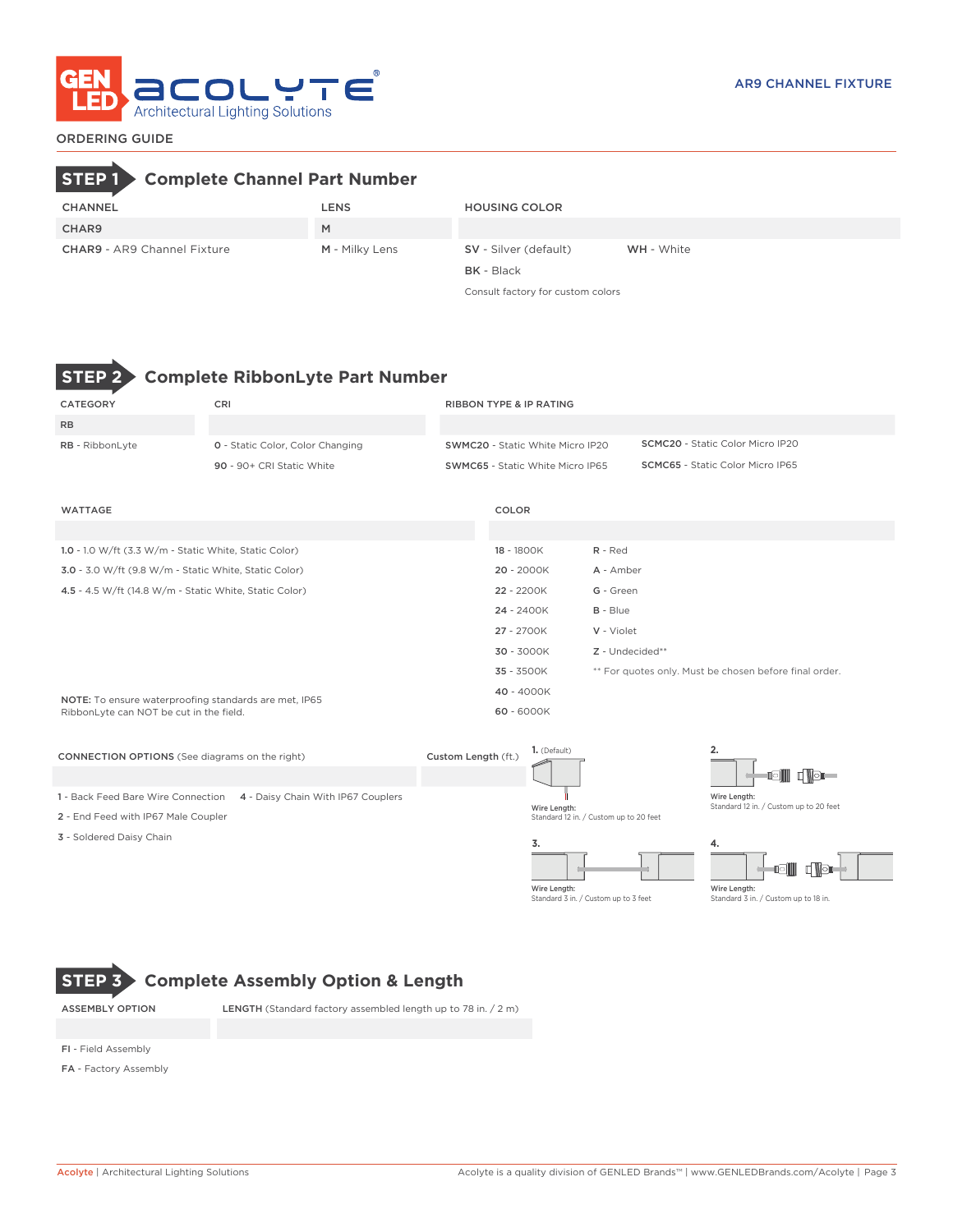

# RIBBONLYTE SPECIFICATIONS & COMPATIBILITY

| <b>Available Wattages</b>  | <b>Cuttable Length</b>   | <b>LED Pitch</b>           | <b>Color Temperature</b> | Im/W<br>without Lens | <b>Delivered Lumens</b><br>with Milky Lens | Max<br>Length | Compatible<br>with Channel<br><b>IP20</b> | <b>IP65</b> |       |    |                          |       |    |                          |
|----------------------------|--------------------------|----------------------------|--------------------------|----------------------|--------------------------------------------|---------------|-------------------------------------------|-------------|-------|----|--------------------------|-------|----|--------------------------|
|                            |                          |                            | 2400K                    | 79                   | 49.8 lm/ft (163.3 lm/m)                    |               |                                           |             |       |    |                          |       |    |                          |
|                            |                          |                            | 2700K                    | 90                   | 56.7 m/ft (186 lm/m)                       |               |                                           |             |       |    |                          |       |    |                          |
|                            |                          |                            | 3000K                    | 94                   | 59.2 lm/ft (194 lm/m)                      |               |                                           |             |       |    |                          |       |    |                          |
| 1.0<br><b>Static White</b> |                          |                            | 3500K                    | 98                   | 61.7 lm/ft (202.5 lm/m)                    |               |                                           |             |       |    |                          |       |    |                          |
| Micro                      |                          |                            | 4000K                    | 97                   | 61.1 lm/ft (200.5 lm/m)                    |               |                                           |             |       |    |                          |       |    |                          |
| &                          | 1.97 in.<br>$(50$ mm $)$ | 43 LEDs/ft<br>(140 LEDs/m) | 6000K                    | 93                   | 58.6 lm/ft (192.2 lm/m)                    | 28 ft (8.5 m) | $\checkmark$                              |             |       |    |                          |       |    |                          |
| 1.0<br><b>Static Color</b> |                          |                            | Red                      | 27                   | 16.8 lm/ft (55.0 lm/m)                     |               |                                           |             |       |    |                          |       |    |                          |
| Micro                      |                          |                            | Green                    | 78                   | 49.2 lm/ft (161.3 lm/m)                    |               |                                           |             |       |    |                          |       |    |                          |
|                            |                          |                            | <b>Blue</b>              | 17                   | 10.6 lm/ft (34.9 lm/m)                     |               |                                           |             |       |    |                          |       |    |                          |
|                            |                          |                            | Amber                    | 19                   | 11.8 lm/ft (38.8 lm/m)                     |               |                                           |             |       |    |                          |       |    |                          |
|                            |                          |                            | Violet                   | $\overline{1}$       | 0.3 lm/ft (1.0 lm/m)                       |               |                                           |             |       |    |                          |       |    |                          |
|                            |                          |                            | 2400K                    | 79                   | 149.3 lm/ft (489.7 lm/m)                   |               |                                           |             |       |    |                          |       |    |                          |
|                            |                          |                            | 2700K                    | 90                   | 170.1 lm/ft (557.9 lm/m)                   |               |                                           |             |       |    |                          |       |    |                          |
|                            |                          | 43 LEDs/ft<br>(140 LEDs/m) | 3000K                    | 94                   | 177.7 lm/ft (582.7 lm/m)                   |               |                                           |             |       |    |                          |       |    |                          |
| 3.0<br><b>Static White</b> |                          |                            | 3500K                    | 98                   | 185.2 lm/ft (607.5 lm/m)                   |               |                                           |             |       |    |                          |       |    |                          |
| Micro                      | 1.97 in.<br>$(50$ mm $)$ |                            |                          |                      |                                            |               |                                           |             | 4000K | 97 | 183.3 lm/ft (601.3 lm/m) |       |    |                          |
| &                          |                          |                            |                          |                      |                                            |               |                                           |             |       |    |                          | 6000K | 93 | 175.8 lm/ft (576.5 lm/m) |
| 3.0<br><b>Static Color</b> |                          |                            | Red                      | 27                   | 50.3 lm/ft (164.9 lm/m)                    |               |                                           |             |       |    |                          |       |    |                          |
| Micro                      |                          |                            | Green                    | 78                   | 147.5 lm/ft (483.9 lm/m)                   |               |                                           |             |       |    |                          |       |    |                          |
|                            |                          |                            | <b>Blue</b>              | 17                   | 31.9 lm/ft (104.6 lm/m)                    |               |                                           |             |       |    |                          |       |    |                          |
|                            |                          |                            | Amber                    | 19                   | 35.5 lm/ft (116.4 lm/m)                    |               |                                           |             |       |    |                          |       |    |                          |
|                            |                          |                            | Violet                   | $\overline{1}$       | 0.9 lm/ft (2.9529lm/m)                     |               |                                           |             |       |    |                          |       |    |                          |
|                            |                          |                            | 2400K                    | 80                   | 223.5 lm/ft (733.2 lm/m)                   |               |                                           |             |       |    |                          |       |    |                          |
|                            |                          |                            | 2700K                    | 88                   | 247.8 lm/ft (812.7 lm/m)                   |               |                                           |             |       |    |                          |       |    |                          |
|                            |                          |                            | 3000K                    | 93                   | 259.8 lm/ft (852.2 lm/m)                   |               |                                           |             |       |    |                          |       |    |                          |
| 4.5<br><b>Static White</b> |                          |                            | 3500K                    | 87                   | 244.7 lm/ft (802.6 lm/m)                   |               |                                           |             |       |    |                          |       |    |                          |
| Micro                      |                          |                            | 4000K                    | 97                   | 268.2 lm/ft (879.7 lm/m)                   |               |                                           |             |       |    |                          |       |    |                          |
| &                          | 1.97 in.<br>$(50$ mm $)$ | 43 LEDs/ft<br>(140 LEDs/m) | 6000K                    | 94                   | 263.1 lm/ft (862.9 lm/m)                   | 28 ft (8.5 m) | $\checkmark$                              |             |       |    |                          |       |    |                          |
| 4.5<br><b>Static Color</b> |                          |                            | Red                      | 26                   | 73.5 lm/ft (241.1 lm/m)                    |               |                                           |             |       |    |                          |       |    |                          |
| Micro                      |                          |                            | Green                    | 83                   | 243.8 lm/ft (799.9 lm/m)                   |               |                                           |             |       |    |                          |       |    |                          |
|                            |                          |                            | <b>Blue</b>              | 17                   | 52.8 lm/ft (173.2 lm/m)                    |               |                                           |             |       |    |                          |       |    |                          |
|                            |                          |                            | Amber                    | 17                   | 51.7 lm/ft (169.6 lm/m)                    |               |                                           |             |       |    |                          |       |    |                          |
|                            |                          |                            | Violet                   | $\mathbf{1}$         | 1.4 lm/ft (4.5 lm/m)                       |               |                                           |             |       |    |                          |       |    |                          |

# DIODE VISIBILITY CHART (Data below applies to installations with Milky lens only)

| No Visible Diode = $N$                                  |              | With Visible Diode = Y   |  |  |  |  |  |  |  |
|---------------------------------------------------------|--------------|--------------------------|--|--|--|--|--|--|--|
| <b>Static White &amp; Static Color Micro RibbonLyte</b> |              |                          |  |  |  |  |  |  |  |
| 1.0                                                     | 3.0          | 4.5                      |  |  |  |  |  |  |  |
| IP20<br>IP65                                            | IP20<br>IP65 | IP <sub>20</sub><br>IP65 |  |  |  |  |  |  |  |

**N N N**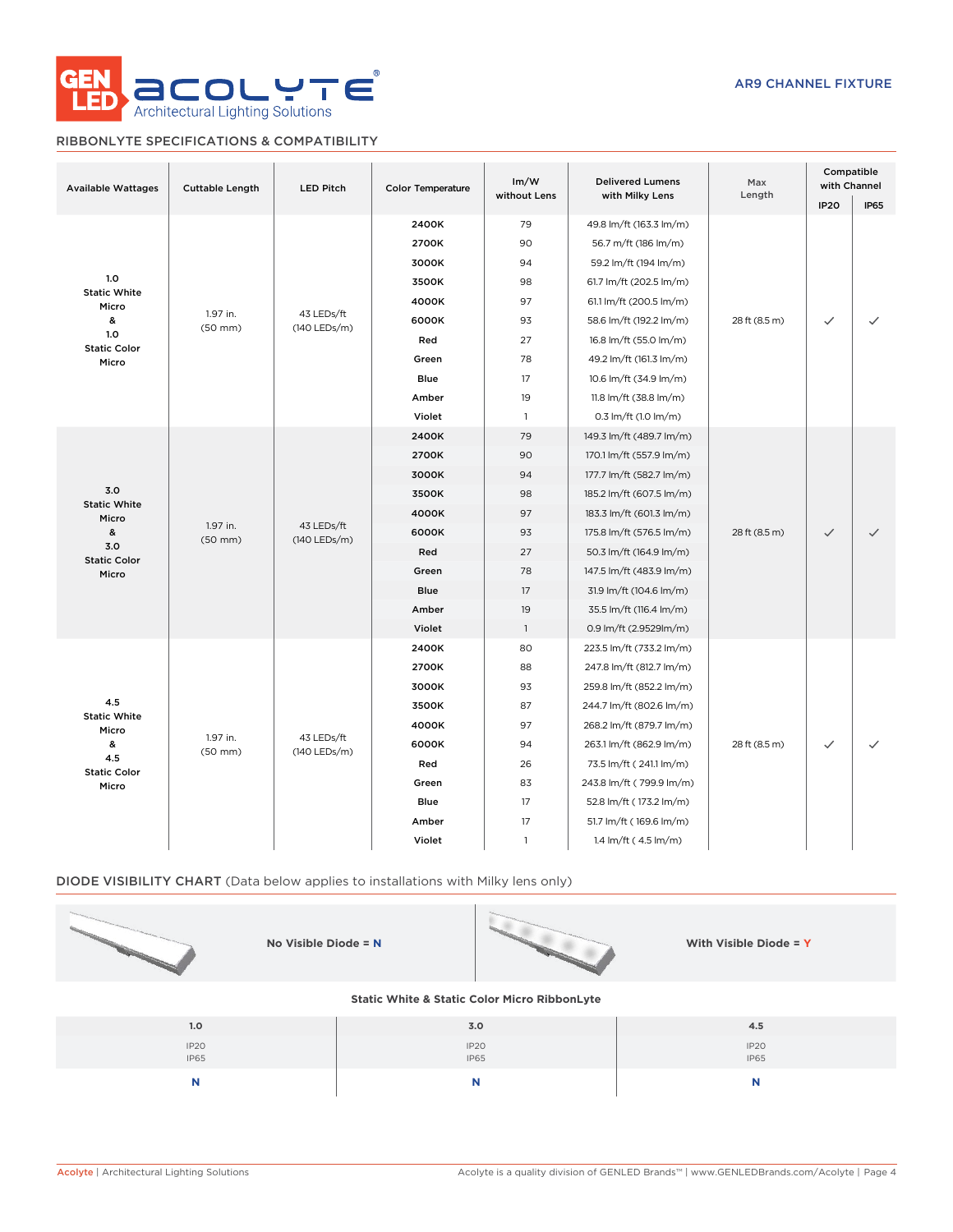

## AVAILABLE DRIVERS

### NON-DIMMING ELECTRONIC DRIVERS LUTRON HI-LUME DRIVERS



30W, 60W, 96W Non-Dimming Electronic Class 2 Drivers

Part No.: • DRVW2430 (30 Watt) • DRVW2460 (60 Watt)

• DRVW2496 (96 Watt)

Output Voltage: 24 V Voltage Range: 120-277 VAC IP Rating: Dry or Damp UL Listed





60W, 96W, 150W, 300W ELV/MLV Dimmable Drivers

Part No.:

- DRVW2460ELVMLV (60 Watt)
- DRVW2496ELVMLV (96 Watt)
- DRVW24150ELVMLV (150 Watt) • DRVW24300ELVMLV (300 Watt)
- 

Line Voltage Dimmable Drivers Output Voltage: 24 V Voltage Range: 100-277 VAC IP Rating: IP67 Dimmable UL, CE, and CSA Listed



240W, 320W Non-Dimming Electronic Drivers

Part No.: • DRVW24240 (240 Watt) • DRVW24320 (320 Watt)

Output Voltage: 24 V Voltage Range: 90-305 VAC IP Rating: Dry or Damp UL Recognized



40W Lutron Hi-Lume 1% Dimming Class 2 Drivers

Part No.: • DRVLUT24403W (40 Watt, 3-wire) • DRVLUT24402W (40 Watt, 2-wire)

Output Voltage: 24 V Voltage Range: 120-277 VAC (3-wire model) or 120V (2-wire model) IP Rating: Dry or Damp Dimmable using 2-wire forward phase, 3-wire+G or digital EcoSystem UL Listed



### LUTRON NOVA-T Dimmer

Part No.: TRIDIMNOVA Width: 2.75 in (70 mm) Length: 4.56 in (116 mm) Depth: 0.30 in (7.6 mm)

- Slide adjusts brightness and On/Off control
- 30 mA max control current
- Available in white finish



### LUTRON DIVA Dimmer

Part No.: TRIDIMDIVA (With Locator Light) TRIDIMDIVAL Width: 2.94 in (75 mm) Length: 4.69 in (120 mm) Depth: 0.30 in (7.6 mm)

- Large paddle switch with a captive linear-slide dimmer
- 30 mA max control current
- Available in white finish
- Available with locator light which glows green when the switch is off

Note: For more options, please reference the Optional Dimmer List on Acolyte product website page.

Part No.: TRIDIMSKY Width: 2.94 in (75 mm) Length: 4.69 in (120 mm) Depth: 0.30 in (7.6 mm)

• Single pole and 3-way versions

LUTRON Skylark Contour Dimmer

- Compatible with Acolyte MLV drivers
- Slide adjusts brightness and On/Off control
- 30 mA max control current
- Available in white finish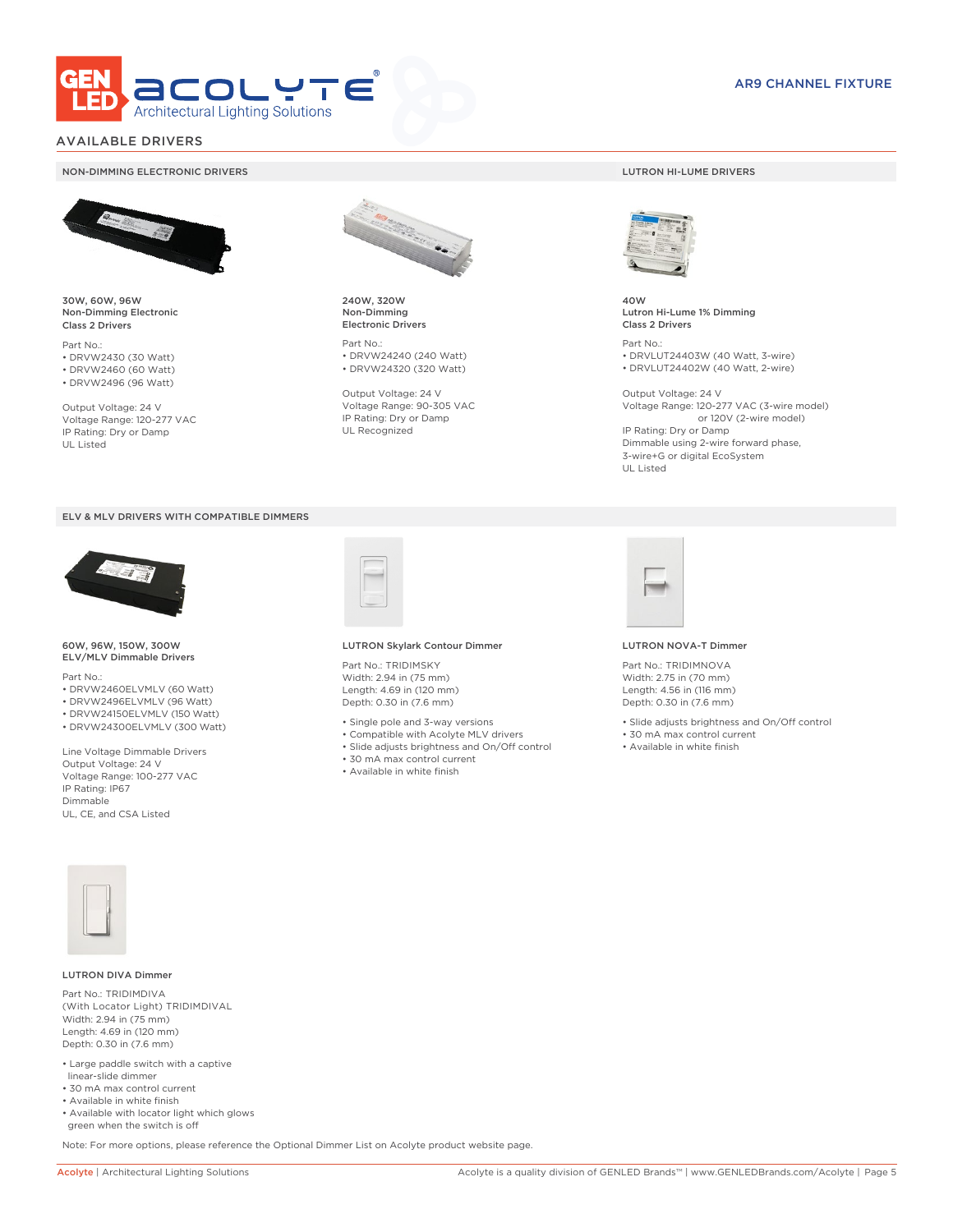

# AVAILABLE DRIVERS / CONTROLLERS AND DIMMING OPTIONS / WIRE GAUGE CHART

## 0-10V DRIVERS AND DIMMERS **DIMMING MODULE**



0-10V Dimmable Waterproof Drivers

96W Part No.: DRVW249610P 288W Part No.: DRVW2428810P Output Voltage: 24 V (+/- 0.5V) Voltage Range: 100-277 VAC Environmental Rating: UL Wet Location UL Listed



# LUTRON DIVA Dimmer

Part No.: LVDIMDIVA Width: 2.94 in (75 mm) Length: 4.69 in (120 mm) Depth: 0.30 in (7.6 mm)

- Compatible with 0-10 V Dimming Module
- Large paddle switch with a captive
- linear-slide dimmer
- 
- 30 mA max control current
- Available in white finish



### LUTRON NOVA-T Dimmer

Part No.: LVDIMNOVA Width: 2.75 in (70 mm) Length: 4.56 in (116 mm) Depth: 0.30 in (7.6 mm)

- Compatible with 0-10 V Dimming Module
- Slide adjusts brightness and On/Off control
- 30 mA max control current
- Available in white finish



### Variable White Dimming Module

Part No.: VWDIMMOD

• 1 dimming module required per 30 ft (9.1 m) • This product is only compatible with Variable White RibbonLyte, not Variable White Amber or Variable White Red. Works with any 0-10V dimmers to provide CCT change with one dimmer and brightness change with the other.

Note: Max length before additional power is introduced

### DRIVER AND RIBBONLYTE AT FULL LOAD

| Wattages      |      | 30     |                | 60            |      | 96     |      | 150           |                | 200    |      | 240    |      | 300           |                | 320    |
|---------------|------|--------|----------------|---------------|------|--------|------|---------------|----------------|--------|------|--------|------|---------------|----------------|--------|
| Wire<br>Gauge | Feet | Meters | Feet           | <b>Meters</b> | Feet | Meters | Feet | <b>Meters</b> | Feet           | Meters | Feet | Meters | Feet | <b>Meters</b> | Feet           | Meters |
|               |      |        |                |               |      |        |      |               |                |        |      |        |      |               |                |        |
| <b>24 AWG</b> | 14   | 4.27   | $\overline{9}$ | 2.74          | 5.5  | 1.68   | 3.75 | 1.14          | 2.75           | 0.84   | 2.25 | 0.69   | 1.75 | 0.53          | 1.75           | 0.53   |
| 22 AWG        | 22   | 6.71   | 14             | 4.27          | 9    | 2.74   | 5.75 | 1.75          | 4.5            | 1.37   | 3.5  | 1.07   | 2.75 | 0.84          | 2.75           | 0.84   |
| 20 AWG        | 35   | 10.67  | 23             | 7.01          | 14   | 4.27   | 9    | 2.74          | $\overline{7}$ | 2.13   | 5.75 | 1.75   | 4.5  | 1.37          | 4.25           | 1.30   |
| 18 AWG        | 56   | 17.07  | 37             | 11.28         | 23   | 7.01   | 15   | 4.57          | 11             | 3.35   | 9    | 2.74   | 7.5  | 2.29          | $\overline{7}$ | 2.13   |
| <b>16 AWG</b> | 90   | 27.44  | 60             | 18.29         | 37   | 11.28  | 24   | 7.32          | 18             | 5.49   | 15   | 4.57   | 12   | 3.66          | 11             | 3.35   |
| <b>14 AWG</b> | 142  | 43.29  | 95             | 28.96         | 59   | 17.99  | 38   | 11.59         | 28             | 8.54   | 23   | 7.01   | 19   | 5.79          | 17             | 5.18   |
| 12 AWG        | 226  | 68.90  | 151            | 46.04         | 94   | 28.66  | 60   | 18.29         | 45             | 13.72  | 37   | 11.28  | 30   | 9.15          | 28             | 8.54   |
| <b>10 AWG</b> | 360  | 109.76 | 240            | 73.17         | 150  | 45.73  | 96   | 29.27         | 72             | 21.95  | 60   | 18.29  | 48   | 14.63         | 45             | 13.72  |
| 8 AWG         | 574  | 175.00 | 381            | 116.16        | 239  | 72.87  | 153  | 46.65         | 115            | 35.06  | 95   | 28.96  | 76   | 23.17         | 71             | 21.65  |